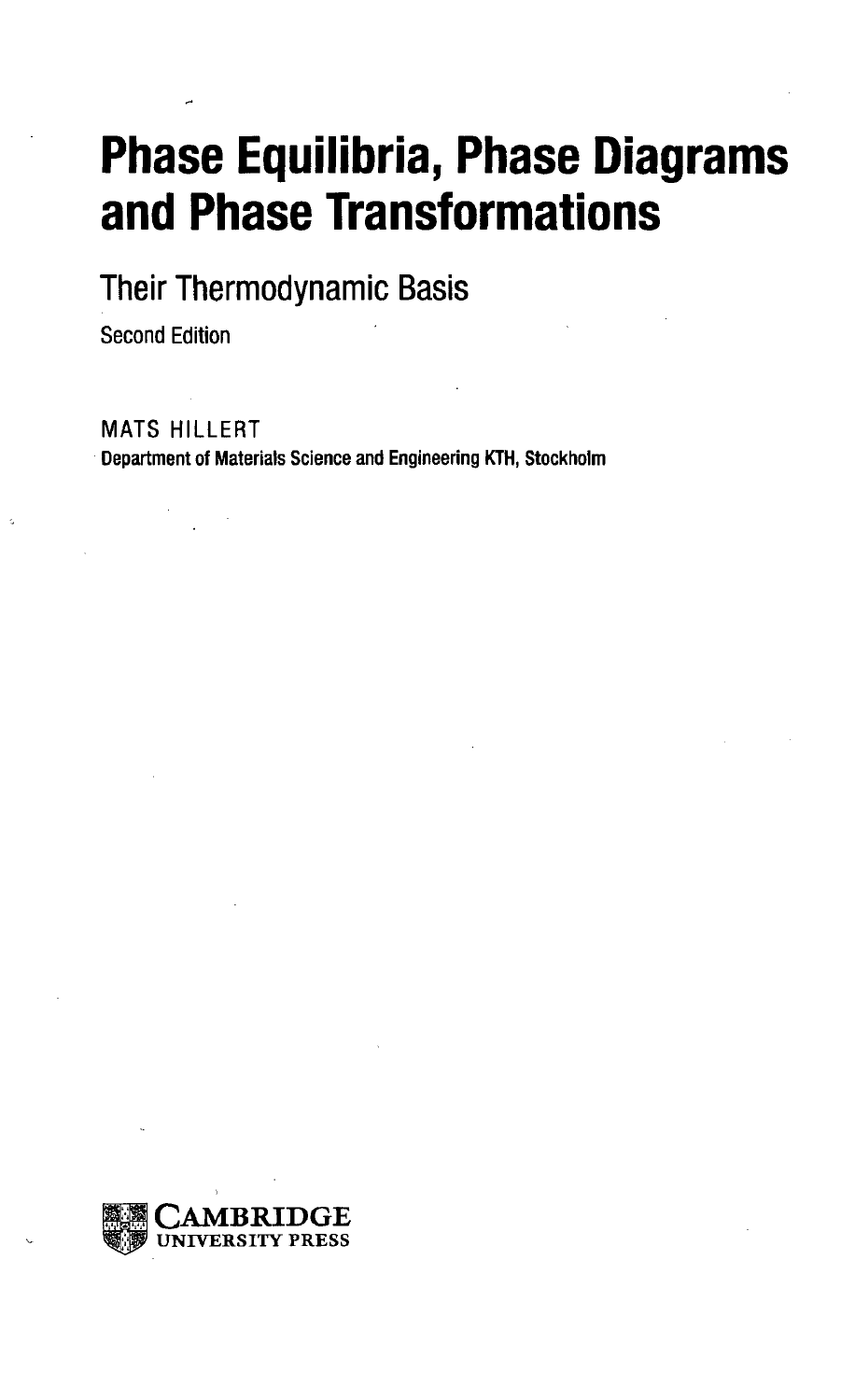# **Contents**

 $\mathbf{1}$ 

J

 $\overline{2}$ 

 $\overline{\mathbf{3}}$ 

J.

|                          | Preface to second edition                                    |             |
|--------------------------|--------------------------------------------------------------|-------------|
| Preface to first edition |                                                              | xiii        |
|                          | <b>Basic concepts of thermodynamics</b>                      | 1           |
| 1.1                      | External state variables                                     | 1           |
| 1.2                      | Internal state variables                                     | 3           |
| 1.3                      | The first law of thermodynamics                              | $\mathsf S$ |
| 1.4                      | Freezing-in conditions                                       | 9           |
| 1.5                      | Reversible and irreversible processes                        | 10          |
| 1.6                      | Second law of thermodynamics                                 | 13          |
| 1.7                      | Condition of internal equilibrium                            | 17          |
| 1,8                      | Driving force                                                | 19          |
| 1.9                      | Combined first and second law                                | 21          |
| 1.10                     | General conditions of equilibrium                            | 23          |
| 1.11                     | Characteristic state functions                               | 24          |
| 1.12                     | Entropy                                                      | 26          |
|                          | <b>Manipulation of thermodynamic quantities</b>              | 30          |
| 2.1                      | Evaluation of one characteristic state function from another | 30          |
| $2.2^{\circ}$            | Internal variables at equilibrium                            | 31          |
| 2.3                      | Equations of state                                           | 33          |
| 2.4                      | <b>Experimental conditions</b>                               | 34          |
| 2.5                      | Notation for partial derivatives                             | 37          |
| 2.6                      | Use of various derivatives                                   | 38          |
| 2.7 <sup>2</sup>         | Comparison between $C_V$ and $C_P$                           | 40          |
| 2.8                      | Change of independent variables                              | 41          |
| $2.9^{\circ}$            | Maxwell relations                                            | 43          |
|                          | <b>Systems with variable composition</b>                     | 45          |
| 3.1                      | Chemical potential                                           | 45          |
| 3.2                      | Molar and integral quantities                                | 46          |
| 3.3                      | More about characteristic state functions                    | 48          |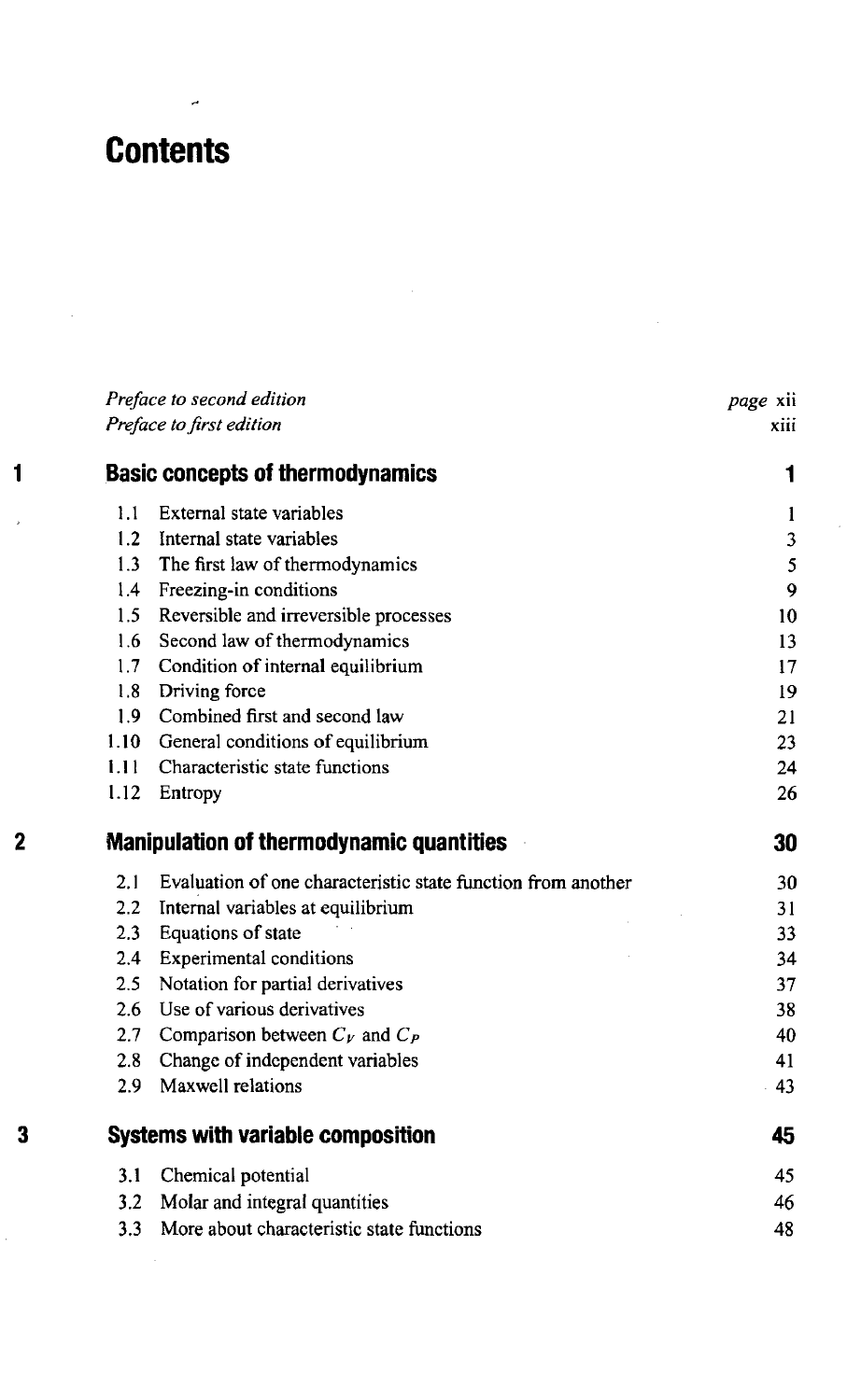|   | 3.4              | Additivity of extensive quantities. Free energy and exergy | 51  |
|---|------------------|------------------------------------------------------------|-----|
|   |                  | 3.5 Various forms of the combined law                      | 52  |
|   |                  | 3.6 Calculation of equilibrium                             | 54  |
|   |                  | 3.7 Evaluation of the driving force                        | 56  |
|   |                  | 3.8 Driving force for molecular reactions                  | 58  |
|   | 3.9              | Evaluation of integrated driving force as function of      |     |
|   |                  | $T$ or $P$                                                 | 59  |
|   |                  | 3.10 Effective driving force                               | 60  |
| 4 |                  | <b>Practical handling of multicomponent systems</b>        | 63  |
|   | 4.1              | Partial quantities                                         | 63  |
|   | 4.2              | Relations for partial quantities                           | 65  |
|   | 4.3              | Alternative variables for composition                      | 67  |
|   | 4.4              | The lever rule                                             | 70  |
|   |                  | 4.5 The tie-line rule                                      | 71  |
|   |                  | 4.6 Different sets of components                           | 74  |
|   |                  | 4.7 Constitution and constituents                          | 75  |
|   |                  | 4.8 Chemical potentials in a phase with sublattices        | 77  |
| 5 |                  | <b>Thermodynamics of processes</b>                         | 80  |
|   | 5.1              | Thermodynamic treatment of kinetics of                     |     |
|   |                  | internal processes                                         | 80  |
|   | 5.2              | Transformation of the set of processes                     | 83  |
|   | 5.3              | Alternative methods of transformation                      | 85  |
|   |                  | 5.4 Basic thermodynamic considerations for processes       | 89  |
|   |                  | 5.5 Homogeneous chemical reactions                         | 92  |
|   | 5.6              | Transport processes in discontinuous systems.              | 95  |
|   | 5.7              | Transport processes in continuous systems                  | 98  |
|   | 5.8              | Substitutional diffusion                                   | 101 |
|   |                  | 5.9 Onsager's extremum principle                           | 104 |
| 6 | <b>Stability</b> |                                                            | 108 |
|   | 6.1              | Introduction                                               | 108 |
|   | 6.2              | Some necessary conditions of stability                     | 110 |
|   | 6.3              | Sufficient conditions of stability                         | 113 |
|   | 6.4              | Summary of stability conditions                            | 115 |
|   | 6.5              | Limit of stability                                         | 116 |
|   | 6.6              | Limit of stability against fluctuations in composition     | 117 |
|   | 6.7              | Chemical capacitance                                       | 120 |
|   | 6.8              | Limit of stability against fluctuations of                 |     |
|   |                  | internal variables                                         | 121 |
|   | 6.9              | Le Chatelier's principle                                   | 123 |

ŗ.

 $\hat{Q}$ 

 $\overline{\phantom{a}}$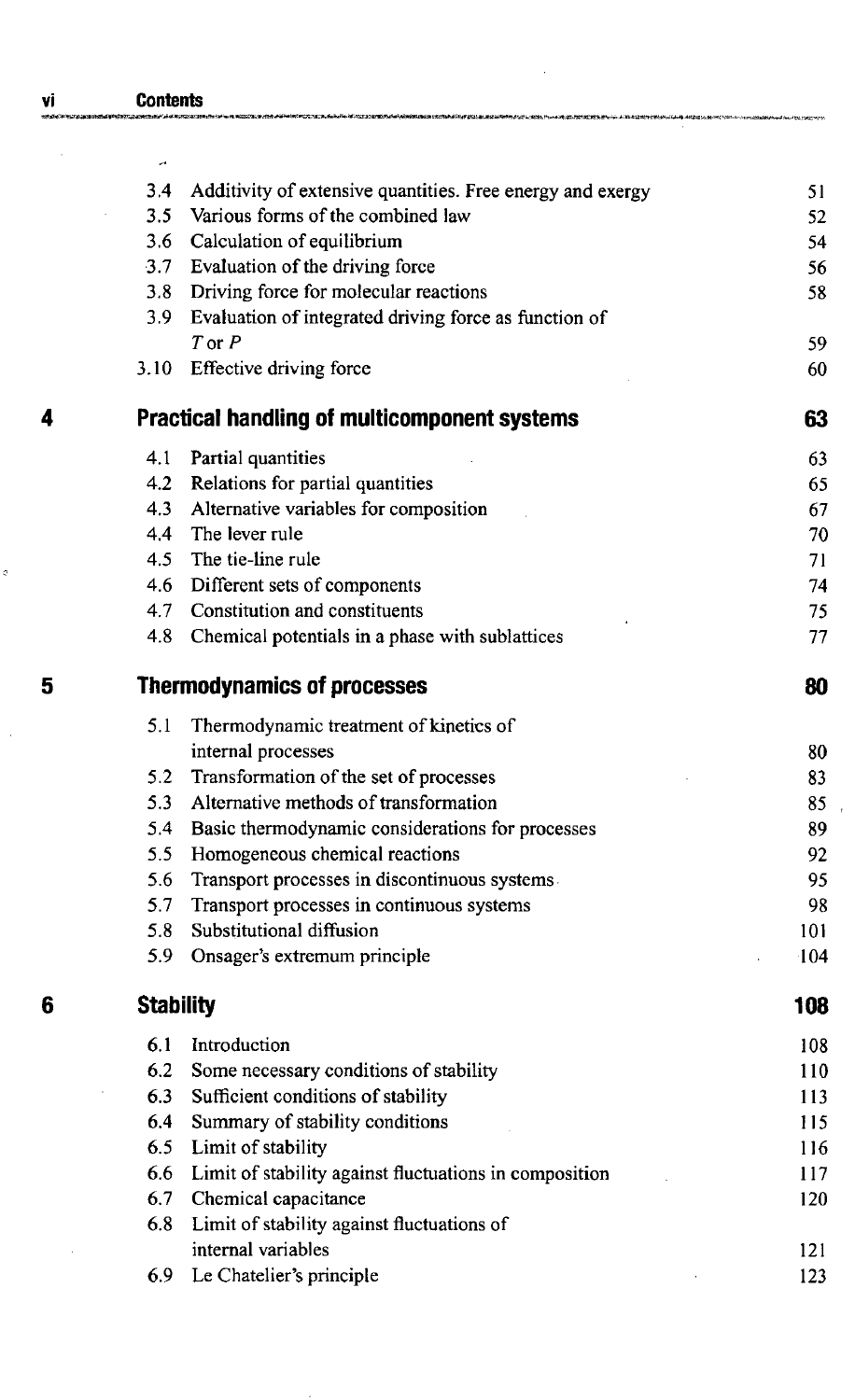|    |          |                                                               | Contents | Vii |
|----|----------|---------------------------------------------------------------|----------|-----|
| 7  |          | <b>Applications of molar Gibbs energy diagrams</b>            |          | 126 |
|    |          |                                                               |          |     |
|    | 7.1      | Molar Gibbs energy diagrams for binary systems                |          | 126 |
|    | 7.2      | Instability of binary solutions                               |          | 131 |
|    | 7.3      | Illustration of the Gibbs-Duhem relation                      |          | 132 |
|    | 7.4      | Two-phase equilibria in binary systems                        |          | 135 |
|    | 7.5      | Allotropic phase boundaries                                   |          | 137 |
|    | 7.6      | Effect of a pressure difference on a two-phase<br>equilibrium |          | 138 |
|    | 7.7      | Driving force for the formation of a new phase                |          | 142 |
|    | 7.8      | Partitionless transformation under local equilibrium          |          | 144 |
|    | 7.9      | Activation energy for a fluctuation                           |          | 147 |
|    | $7.10 -$ | Ternary systems                                               |          | 149 |
|    | 7.11     | Solubility product                                            |          | 151 |
| 8  |          | Phase equilibria and potential phase diagrams                 |          | 155 |
|    |          |                                                               |          |     |
|    | 8.1      | Gibbs' phase rule                                             |          | 155 |
|    | 8.2      | Fundamental property diagram                                  |          | 157 |
|    | 8.3      | Topology of potential phase diagrams                          |          | 162 |
|    | 8.4      | Potential phase diagrams in binary and multinary systems      |          | 166 |
|    | 8.5      | Sections of potential phase diagrams                          |          | 168 |
|    | 8.6      | Binary systems                                                |          | 170 |
|    | 8.7      | Ternary systems                                               |          | 173 |
|    | 8.8      | Direction of phase fields in potential phase diagrams         |          | 177 |
|    | 8.9      | Extremum in temperature and pressure                          |          | 181 |
| 9  |          | <b>Molar phase diagrams</b>                                   |          | 185 |
|    | 9.1      | Molar axes                                                    |          | 185 |
|    | 9.2      | Sets of conjugate pairs containing molar variables            |          | 189 |
|    | 9.3      | Phase boundaries                                              |          | 193 |
|    | 9.4      | Sections of molar phase diagrams                              |          | 195 |
|    | 9.5      | Schreinemakers' rule                                          |          | 197 |
|    | 9.6      | Topology of sectioned molar diagrams                          |          | 201 |
| 10 |          | Projected and mixed phase diagrams                            |          | 205 |
|    | 10.1     | Schreinemakers' projection of potential phase diagrams        |          | 205 |
|    | 10.2     | The phase field rule and projected diagrams                   |          | 208 |
|    | 10.3     | Relation between molar diagrams and Schreinemakers'           |          |     |
|    |          | projected diagrams                                            |          | 212 |
|    | 10.4     | Coincidence of projected surfaces                             |          | 215 |
|    | 10.5     | Projection of higher-order invariant equilibria               |          | 217 |
|    | 10.6     | The phase field rule and mixed diagrams                       |          | 220 |
|    | 10.7     | Selection of axes in mixed diagrams                           |          | 223 |
|    |          |                                                               |          |     |

l,

 $\ddot{\phantom{0}}$ 

Ŷ,

ł,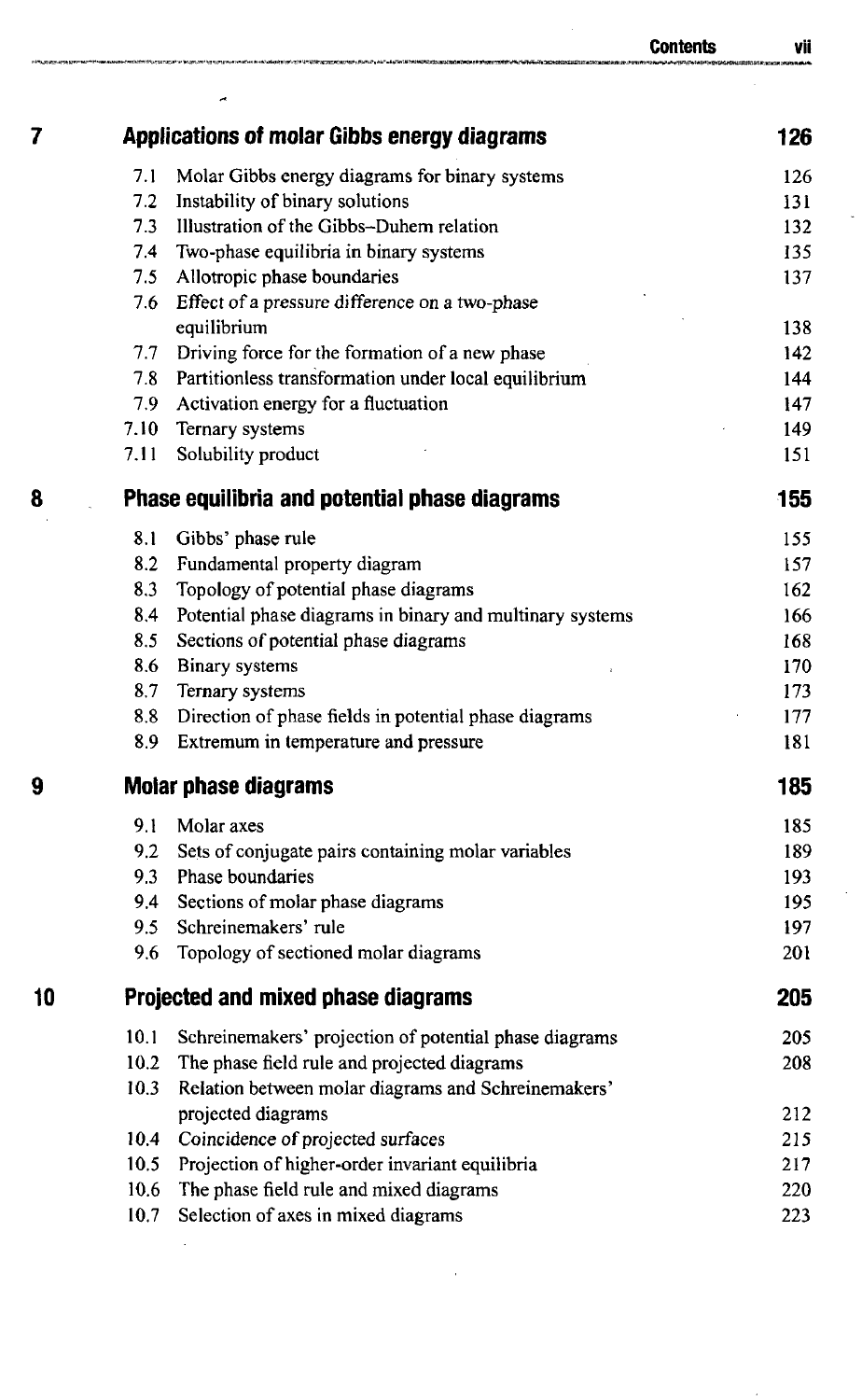- 10.8 Konovalov's rule
- 10.9 General rule for singular equilibria

# **11 Direction of phase boundaries**

- 11.1 Use of distribution coefficient
- 11.2 Calculation of allotropic phase boundaries
- 11.3 Variation of a chemical potential in a two-phase field
- 11.4 Direction of phase boundaries
- 11.5 Congruent melting points
- 11.6 Vertical phase boundaries
- 11.7 Slope of phase boundaries in isothermal sections
- 11.8 The effect of a pressure difference between two phases

# **12 Sharp and gradual phase transformations**

- 12.1 Experimental conditions
- 12.2 Characterization of phase transformations
- 12.3 Microstructural character
- 12.4 Phase transformations in alloys
- 12.5 Classification of sharp phase transformations
- 12.6 Applications of Schreinemakers' projection
- 12.7 Scheil's reaction diagram
- 12.8 Gradual phase transformations at fixed composition
- 12.9 Phase transformations controlled by a chemical potential

# **13 Transformations in closed systems**

- 13.1 The phase field rule at constant composition
- 13.2 Reaction coefficients in sharp transformations for  $p = c + 1$
- 13.3 Graphical evaluation of reaction coefficients
- 13.4 Reaction coefficients in gradual transformations for  $p = c$
- 13.5 Driving force for sharp phase transformations
- 13.6 Driving force under constant chemical potential
- 13.7 Reaction coefficients at constant chemical potential
- 13.8 Compositional degeneracies for*p* = *c*
- 13.9 Effect of two compositional degeneracies for  $p = c 1$

# **14 Partitionless transformations**

- 14.1 Deviation from local equilibrium
- 14.2 Adiabatic phase transformation
- 14.3 Quasi-adiabatic phase transformation
- 14.4 Partitionless transformations in binary system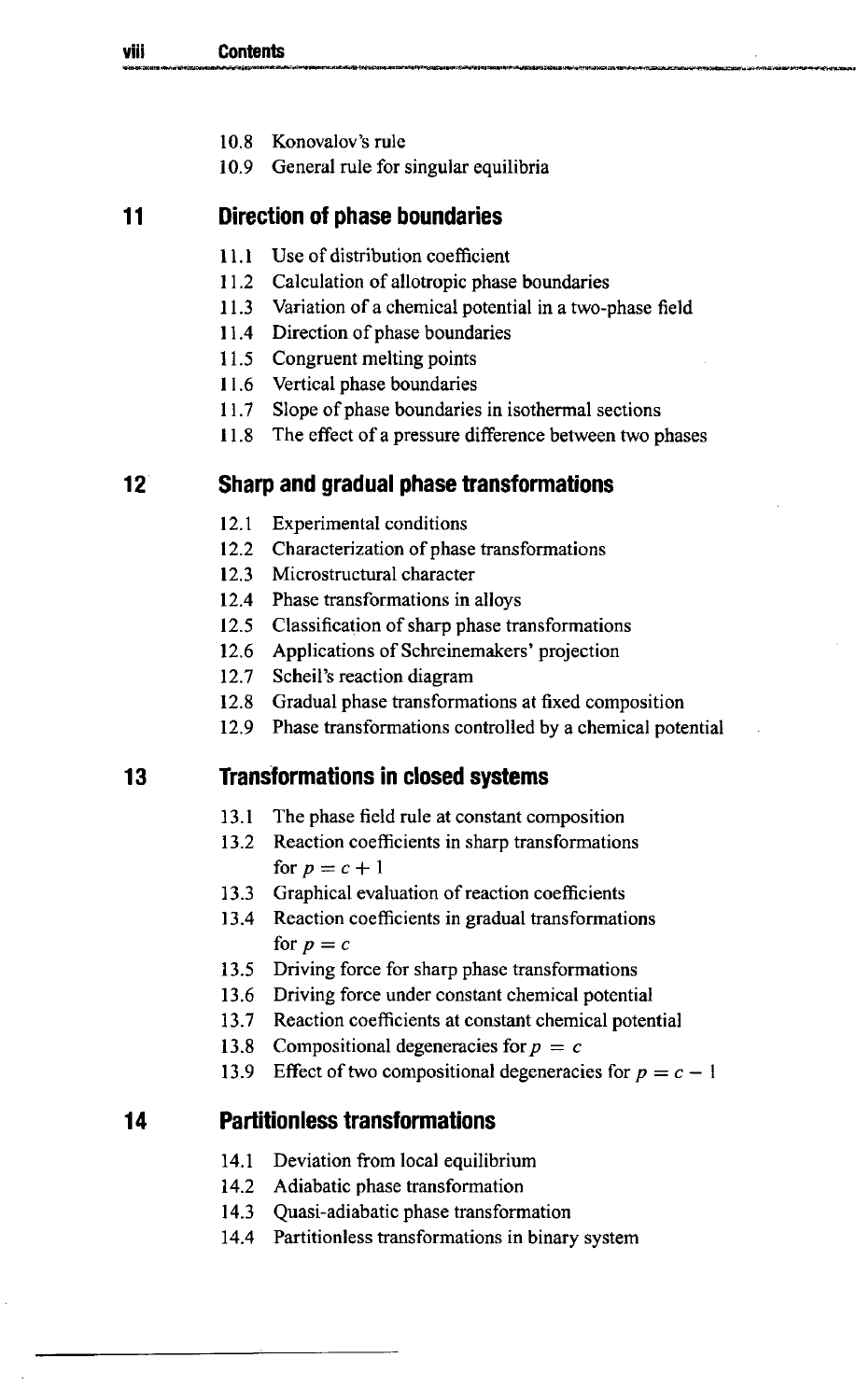|    |                   | <b>Contents</b>                                                   | IX  |
|----|-------------------|-------------------------------------------------------------------|-----|
|    |                   |                                                                   |     |
|    | 14.5              | Partial chemical equilibrium                                      | 311 |
|    | 14.6              | Transformations in steel under quasi-paraequilibrium              | 315 |
|    | 14.7              | Transformations in steel under partitioning of alloying elements  | 319 |
| 15 |                   | Limit of stability and critical phenomena                         | 322 |
|    | 15.1              | Transformations and transitions                                   | 322 |
|    | 15.2              | Order-disorder transitions                                        | 325 |
|    | 15.3              | Miscibility gaps                                                  | 330 |
|    | 15.4              | Spinodal decomposition                                            | 334 |
|    | 15.5              | Tri-critical points                                               | 338 |
| 16 | <b>Interfaces</b> |                                                                   | 344 |
|    | 16.1              | Surface energy and surface stress                                 | 344 |
|    | 16.2              | Phase equilibrium at curved interfaces                            | 345 |
|    | 16.3              | Phase equilibrium at fluid/fluid interfaces                       | 346 |
|    | 16.4              | Size stability for spherical inclusions                           | 350 |
|    | 16.5              | Nucleation                                                        | 351 |
|    | 16.6              | Phase equilibrium at crystal/fluid interface                      | 353 |
|    | 16.7              | Equilibrium at curved interfaces with regard to composition       | 356 |
|    | 16.8              | Equilibrium for crystalline inclusions with regard to composition | 359 |
|    | 16.9              | Surface segregation                                               | 361 |
|    | 16.10             | Coherency within a phase                                          | 363 |
|    | 16.11             | Coherency between two phases                                      | 366 |
|    | 16.12             | Solute drag                                                       | 371 |
| 17 |                   | Kinetics of transport processes                                   | 377 |
|    | 17.1              | Thermal activation                                                | 377 |
|    | 17.2              | Diffusion coefficients                                            | 381 |
|    | 17.3              | Stationary states for transport processes                         | 384 |
|    | 17.4              | Local volume change                                               | 388 |
|    | 17.5              | Composition of material crossing an interface                     | 390 |
|    | 17.6              | Mechanisms of interface migration                                 | 391 |
|    | 17.7              | Balance of forces and dissipation                                 | 396 |
| 18 |                   | <b>Methods of modelling</b>                                       | 400 |
|    | 18.1              | General principles                                                | 400 |
|    | 18.2              | Choice of characteristic state function                           | 401 |
|    | 18.3              | Reference states                                                  | 402 |
|    | 18.4              | Representation of Gibbs energy of formation                       | 405 |
|    | 18.5              | Use of power series in $T$                                        | 407 |
|    | 18.6              | Representation of pressure dependence                             | 408 |
|    | 18.7              | Application of physical models                                    | 410 |
|    |                   |                                                                   |     |

医鼻炎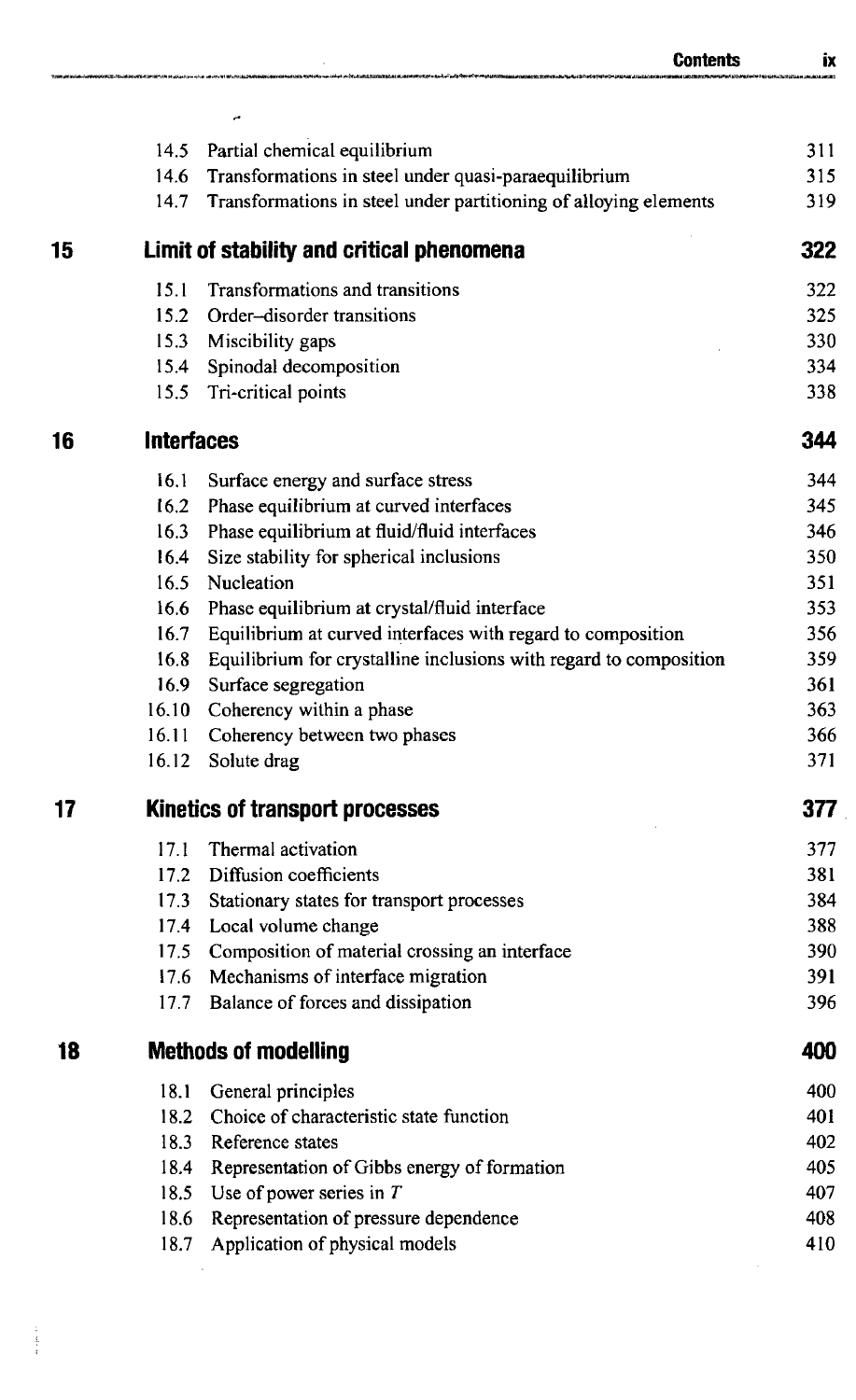- $\overline{a}$
- 18.8 Ideal gas
- 18.9 Real gases
- 18.10 Mixtures of gas species
- 18.11 Black-body radiation
- 18.12 Electron gas

#### **19 Modelling of disorder**

- 19.1 Introduction
- 19.2 Thermal vacancies in a crystal
- 19.3 Topological disorder
- 19.4 Heat capacity due to thermal vibrations
- 19.5 Magnetic contribution to thermodynamic properties
- 19.6 A simple physical model for the magnetic contribution
- 19.7 Random mixture of atoms
- 19.8 Restricted random mixture
- 19.9 Crystals with stoichiometric vacancies
- 19.10 Interstitial solutions

#### **20 Mathematical modelling of solution phases**

- 20.1 Ideal solution
- 20.2 Mixing quantities
- 20.3 Excess quantities
- 20.4 Empirical approach to substitutional solutions
- 20.5 Real solutions
- 20.6 Applications of the Gibbs-Duhem relation
- 20.7 Dilute solution approximations
- 20.8 Predictions for solutions in higher-order systems
- 20.9 Numerical methods of predictions for higher-order systems

#### **21 Solution phases with sublattices**

- 21.1 Sublattice solution phases
- 21.2 Interstitial solutions
- 21.3 Reciprocal solution phases
- 21.4 Combination of interstitial and substitutional solution
- 21.5 Phases with variable order
- 21.6 Ionic solid solutions

#### **22 Physical solution models**

- 22.1 Concept of nearest-neighbour bond energies
- 22.2 Random mixing model for a substitutional solution
- 22.3 Deviation from random distribution
- 22.4 Short-range order